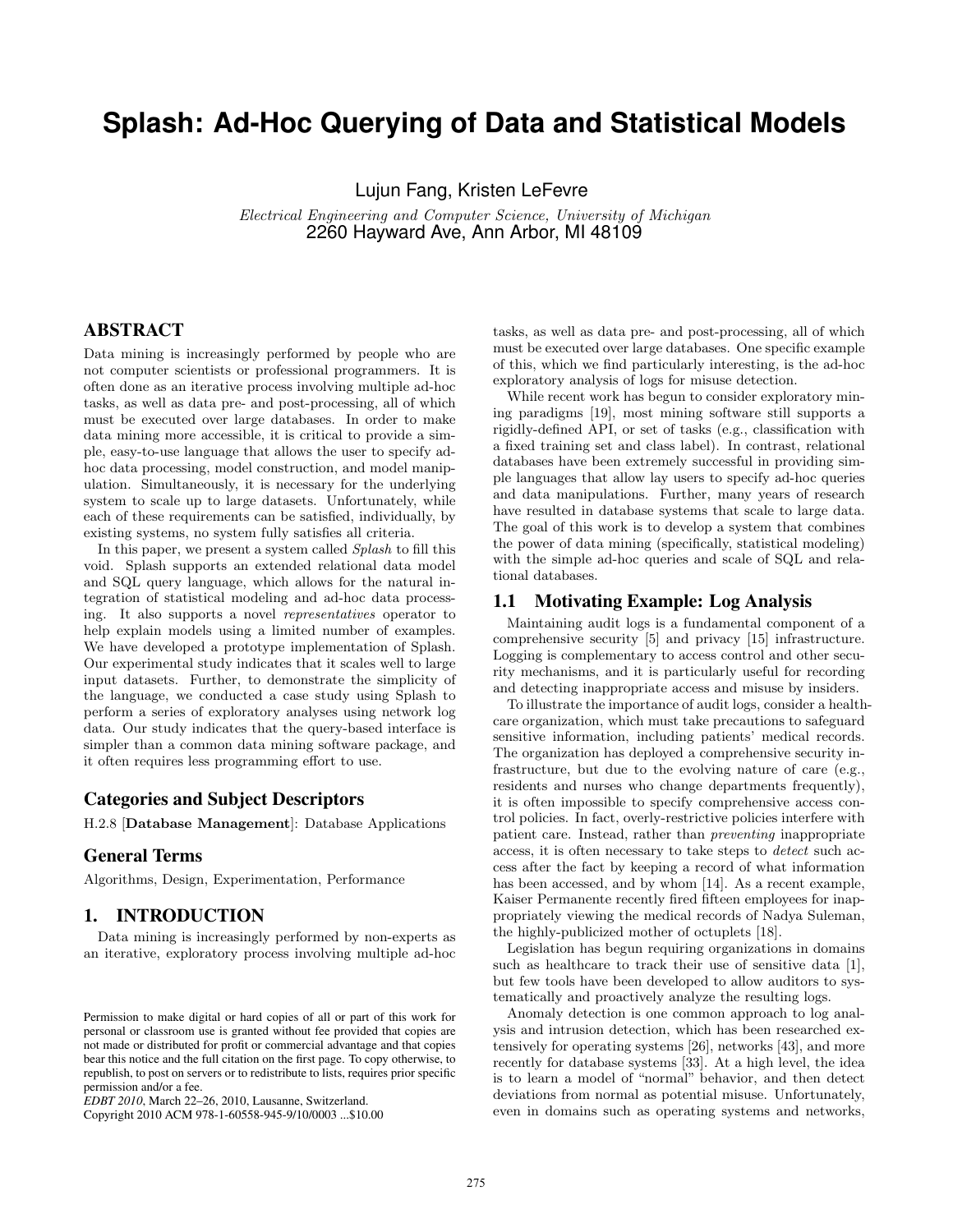where anomaly detection has been studied extensively, it is known to have significant disadvantages, including the bothersome problem of false positives [43], and a notable lack of flexibility. For example, an administrator must decide (a priori) the granularity at which to model behavior (e.g., user, role, etc.), and the output of the system is limited to simple boolean decisions (raise a warning or not).

While this leads us to consider a more flexible and configurable system, it also suggests a practical problem: Our target users (e.g., healthcare compliance officers) are often not trained programmers, so a system that requires significant programming effort is impractical.

#### 1.2 System Requirements

Inspired by the log analysis problem, we set out to design a system that marries statistical modeling (following the past successes of anomaly detection) with the ad-hoc flexibility and simplicity of high-level query languages, and the scalability of relational databases. Specifically, we identified three high-level requirements:

- High-Level Declarative Query Language: The system should support a simple query language that allows for the specification of ad-hoc queries, including data preand post-processing, with minimal programming effort.
- Ad-Hoc Model Creation / Manipulation: The data model and query language should provide a simple and natural abstraction for ad-hoc creation and direct manipulation of one or more statistical models.<sup>1</sup>
- Scalability: The system should be able to scale gracefully to large input databases, particular those that are significantly larger than main memory.

Figure 1 provides a rough evaluation of related systems according to these criteria. (A shaded circle indicates that the system satisfies the requirement.)

While statistical software (e.g., Matlab [7], R [9], Stata [12], SAS [11]) and data mining packages (e.g., Weka [13], RapidMiner [39]) provide a great deal of functionality, to the best of our knowledge they assume that the data to be analyzed is small enough to fit in main memory. SAS includes libraries for scalable data pre-processing [11], and recent work has proposed techniques that allow R to scale to larger datasets [53]. However, neither provides a high-level declarative query language, which makes ad-hoc exploratory analysis more difficult than in a typical SQL database.

For these reasons, several systems have proposed incorporating support for statistical and data mining models into relational databases and SQL. However, the proposed abstractions do not naturally lend themselves to ad-hoc model creation and manipulation.

MauveDB [22] provides an abstraction called a modelbased view. The idea is to expose to the user data interpolated from the model, as if this data were part of an ordinary database view. While this is natural for data interpolation (e.g., in the sensor domain), it suffers two main shortcomings when it comes to ad-hoc analysis: (1) Each model must be declared using syntax similar to SQL's CREATE VIEW, which leads to a tedious process if an analyst wants to create



Figure 1: Comparison of Existing Systems

many models (e.g., one per system user in the log analysis domain), and (2) Aside from the interpolated views, models are completely hidden from the user. This makes it difficult, for example, to use a model-based view for the purpose of detecting anomalies (records that deviate significantly from a given model), or for comparing models.

Microsoft SQL Server's DMX [2] and OleDB for DM [40] expose classification and regression models through an abstraction known as a prediction-join. This abstraction provides a natural way of assigning class labels to data, but it does not allow a user to compare a record to a model, or to compare two models (e.g., for the purpose of detecting anomalies). Also, like MauveDB, the user must specify each model separately using extended SQL DDL, which can be cumbersome. IBM's Intelligent Miner [3] provides scalable data mining operations, which can be applied to data residing in a relational database, but models must be specified one-by-one, either using PMML (a markup language) or the graphical interface.

# 1.3 Paper Overview

In response to these requirements, we have designed and built a system called Splash. Splash supports a set of simple extensions to the relational data model and SQL query language (Section 2). These extensions allow for the ad-hoc creation and manipulation of models, and they also provide a "workbench" that allows the user to leverage the full power of SQL when creating and applying the models. To further assist users in understanding and interacting with models, we have also defined and implemented a novel representatives operator, which is used to explain a model using a limited number of examples (Section 3). Section 4 describes the details of our prototype, including performance optimizations.

An extensive experimental study (Section 5) evaluates Splash with respect to our requirements. In particular, we evaluated performance and scale. Also, we conducted a case study using network attacks logs in order to evaluate the effectiveness of the proposed data model and query language. We found that ad-hoc analyses are often more easily expressed using the query language of Splash than using a common open-source data mining package.

# 2. DATA MODEL & QUERY LANGUAGE

The data model and query language for Splash are based on simple extensions to the relational model and SQL, which incorporate support for statistical models as a new data type (like an integer or string). Ad-hoc model construction is nat-

<sup>1</sup>Wikipedia describes a statistical model as a "mathematical description of the behavior of an object in terms of random variables and associated probability distributions." Statistical models can be used in a variety of mining tasks, including classification, outlier detection, and others.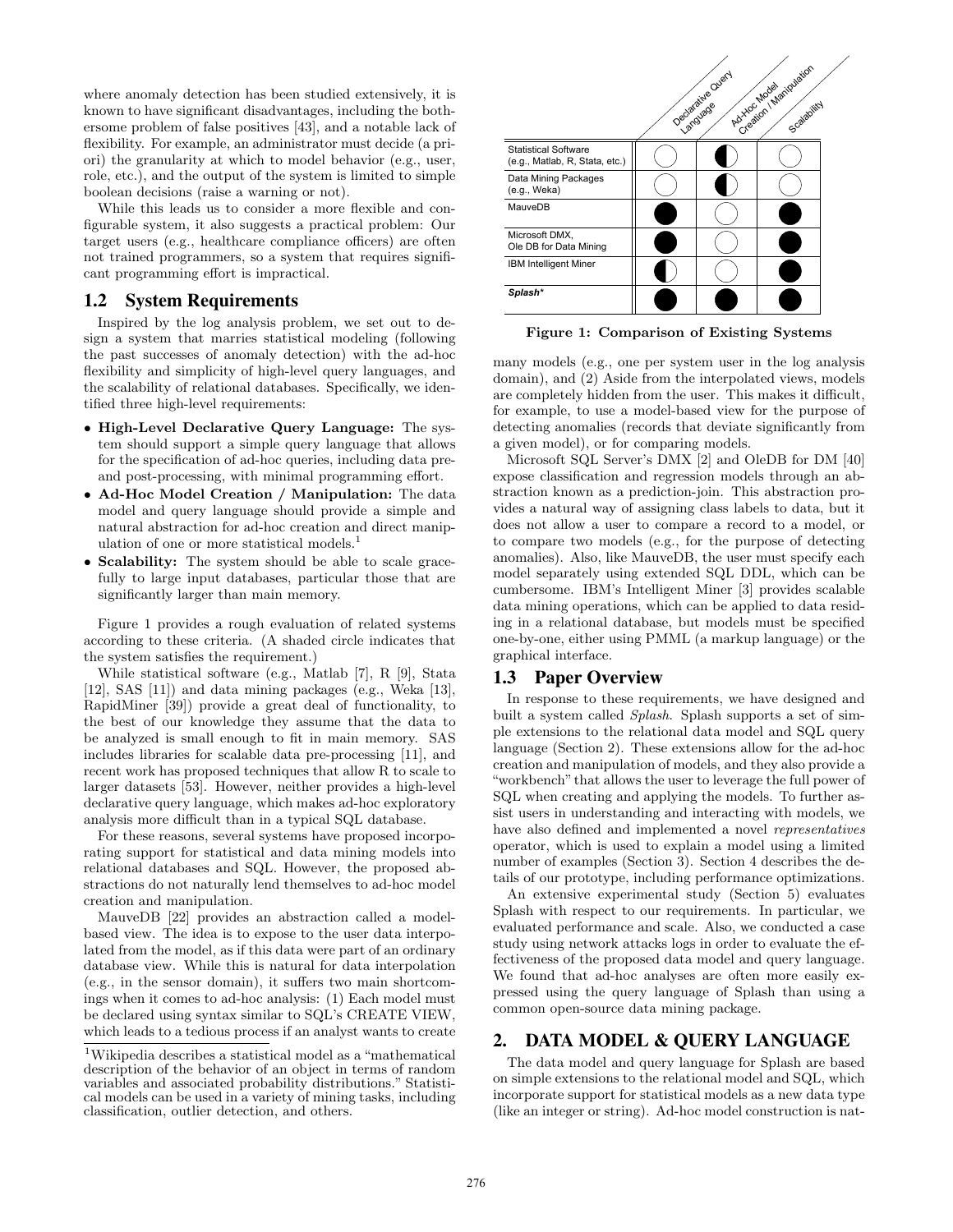urally viewed in terms of a new aggregate function (similar to SUM or AVG), and models are naturally manipulated using a set of primitive similarity functions.

# 2.1 Basics

The basic extensions to the relational data model are generally quite simple, yet powerful. They are based on two basic data types: the feature vector and the profile, as well as a new profile aggregation operator.

- Feature Vectors: A *feature space* is defined by  $n$  variables  $X_1, ..., X_n$ , which can alternately be viewed as defining an n-dimensional space. A feature vector is a point  $\langle x_1, ..., x_n \rangle$  in this space. (For clarity, we will use capital letters to denote feature / variable names, and lower-case letters to denote instances, or feature values.)
- Profiles: A *profile* is an estimated joint probability density function (pdf) over a particular feature space.<sup>2</sup> We will denote a profile constructed over feature space  $\langle X_1, ..., X_n \rangle$ as  $\widehat{f}_{X_1,...,X_n}(x_1,...,x_n)$ .
- Profile Aggregation Operator: A profile aggregation *operator*, denoted  $profile(D)$  is an aggregate function that takes a set of feature vectors  $D$  (drawn from the space  $\langle X_1, ..., X_n \rangle$  as input, and produces a profile. The operator is also easily extended to first partition D based on some other database attribute  $P$ , and construct one profile per unique value  $p$  of  $P$ . (This is similar to a SQL GROUP BY query.)

These basic building blocks are nicely integrated with standard SQL, as illustrated by the following example:

Example 2.1. Consider the simple example shown in Figure 2. On the left is the relation AUDIT\_LOG\_FEATURES, which contains four attributes. The final attribute contains salient features describing the transaction. (For illustrative purposes, we show two features: query type, and number of records affected.) In practice, the feature vector can be constructed for each tuple by defining an application-specific feature-extraction function (e.g., as a UDF). Much data preprocessing is easily specified in SQL and existing extensions.

Taking AUDIT\_LOG\_FEATURES as input, it is easy to construct profiles on an ad-hoc basis. For example, the following query constructs one profile per User\_ID value (as shown in the figure):

SELECT User\_ID, profile(Features) FROM AUDIT\_LOG\_FEATURES GROUP BY User\_ID

# 2.2 Query Language

While the profile aggregation operator provides easy adhoc model creation, we also want to provide primitives for direct interaction with, and manipulation of, models. We find that many manipulations can be expressed simply by exposing two primitive similarity functions:

- Similarity between feature vector and profile: The similarity between a feature vector and a profile, denoted  $sim(\langle x_1, ..., x_n \rangle, p)$ , is a real number in [0, 1].
- Similarity between two profiles: The similarity between two profiles is denoted  $sim(p_1, p_2)$ , and is also a real number in [0, 1].

EXAMPLE 2.2. Continuing with the running example, the combination of profile aggregation and similarity allows us to perform a variety of useful tasks. For example, we can easily specify the query requesting anomalous log records, defined as any log record such that the similarity between the record and its user's profile is less than a given threshold:

```
SELECT F.RID
FROM AUDIT_LOG_FEATURES F,
        (SELECT profile(Features), User_ID
        FROM AUDIT_LOG_FEATURES
        GROUP BY User_ID) AS Profiles(P, User_ID)
WHERE F.User_ID = Profiles.User_ID
AND sim(F.Features, P) < threshold
```
Instead of profiling behavior at the level of individual users, this query can be modified to construct profiles in another way, for example using another attribute Role\_ID. It is also easy to alter the query to request a ranked list of potentially anomalous records by removing the threshold and adding OR-DER BY sim(Features, P) ASC to the query.

EXAMPLE 2.3. Continuing with the log analysis example, we can also construct a query to discover users whose behavior has changed significantly since the previous month:

```
SELECT Profile1.User_ID
FROM (SELECT profile(Features), USER_ID
     FROM AUDIT_LOG_FEATURES
     WHERE MONTH = ^{'}May'
```

```
GROUP BY User_ID) AS Profile1(P, User_ID),
     (SELECT profile(Features), User_ID
     FROM AUDIT_LOG_FEATURES
     WHERE Month = 'June'GROUP BY User_ID) AS Profile2(P, User_ID)
WHERE Profile1.User_ID = Profile2.User_ID
AND sim(Profile1.P, Profile2.P) < threshold
```
# 2.3 Sample Instantiation

The basic primitives outlined in Sections 2.1 and 2.2 are very general, and they can be instantiated in countless ways. Our main objective is to provide a clean abstraction for integrating SQL and probabilistic models, not to develop new machine learning techniques. Nonetheless, we briefly describe a sample profile aggregation operator and similarity functions, which we have implemented in our prototype.

### *2.3.1 Sample Profile Aggregation Operator*

There are countless ways to estimate  $\widehat{f}_{X_1,\ldots,X_n}(x_1,\ldots,x_n)$ from D. One profile aggregation operator uses the simplifying assumption that  $X_1, ..., X_n$  are independent (optionally conditioned on group-by attribute  $P$ ).<sup>3</sup> That is, assume that  $f_{X_1,...,X_n}(x_1,...,x_n) = \prod_{i=1}^n f_{X_i}(x_i)$ , and estimate each  $f_{X_i}(x)$  separately.

When  $X_i$  is discrete-valued,  $f_{X_i}$  is a probability mass function, and it is easy to estimate using counts:  $f_{X_i}(x) =$  $\frac{|{d\in D: d.X_i=x}|}{|D|}$ . (To avoid the case where some counts are zero, a simple adjustment adds one to the numerator and denominator.) When  $X_i$  is continuous, we estimate the probability density function using a Gaussian kernel density estimator. If h is a smoothing parameter and  $K(x) =$  $\frac{1}{\sqrt{2\pi}}e^{-\frac{1}{2}x^2}$ , then we define  $\widehat{f}_{X_i}(x) = \frac{1}{|D|\cdot h} \sum_{d \in D} K(\frac{x-d.X_i}{h})$ .

<sup>&</sup>lt;sup>2</sup>In practice, we expect a combination of discrete and continuous features; the generalization is straightforward.

<sup>3</sup>This is closely related to the Naive Bayes assumption.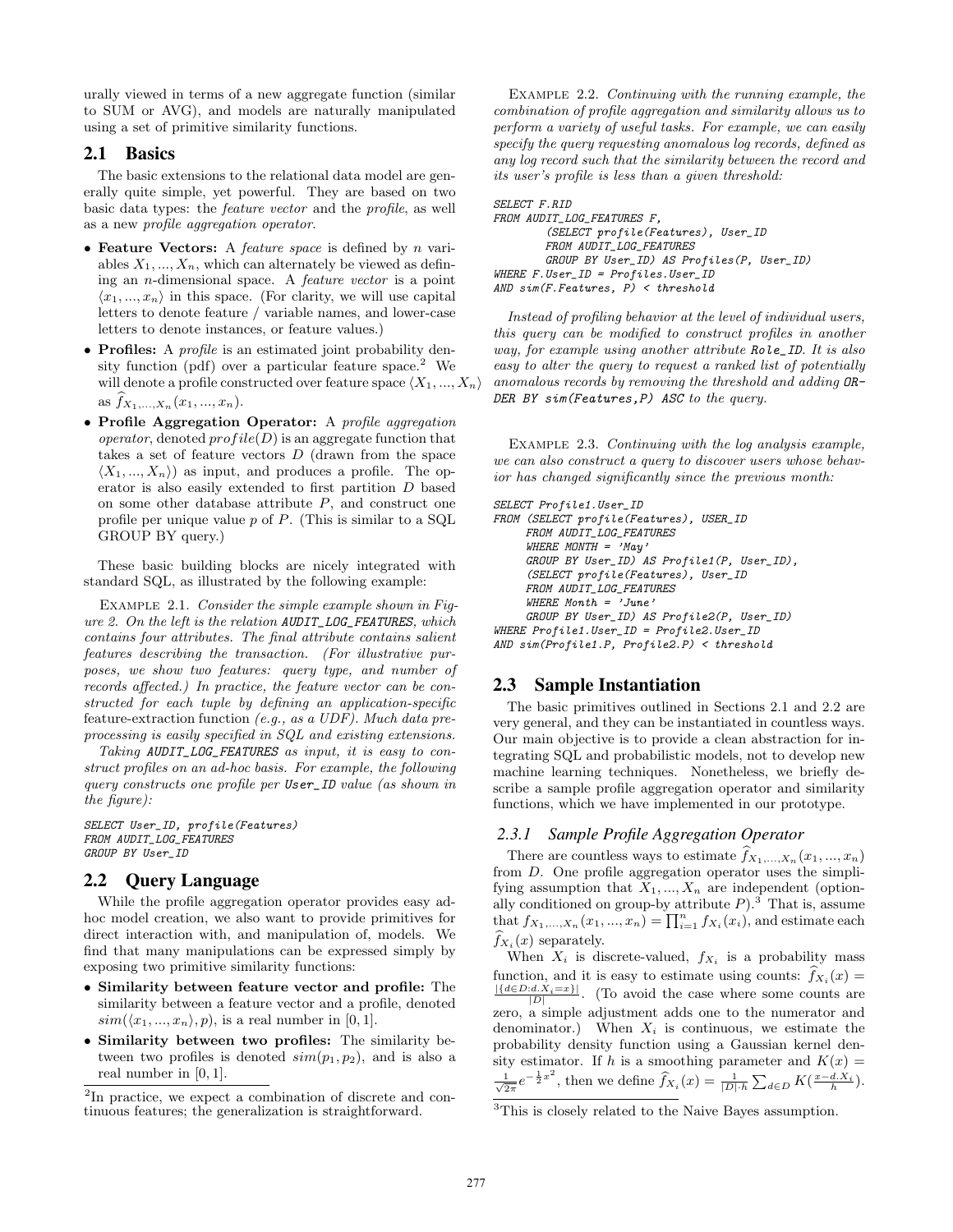AUDIT\_LOG\_FEATURES

| <b>RID</b>     | User ID | Month   | <b>Features</b>            |  |         |                                                                                                        |
|----------------|---------|---------|----------------------------|--|---------|--------------------------------------------------------------------------------------------------------|
|                | alice   |         |                            |  | User ID | <b>Profile</b>                                                                                         |
|                |         | January | <select, 250=""></select,> |  | alice   | profile( <select, 250="">,<br/><select, 2="">,<br/><math>\leq</math>update, 1&gt;)</select,></select,> |
| $\overline{2}$ | alice   | January | <select, 2=""></select,>   |  |         |                                                                                                        |
| 3              | alice   | March   | $lt$ update, $1$           |  |         |                                                                                                        |
| 4              | bob     | June    | $<$ insert, 25 $>$         |  | bob     | profile( <insert, 25="">,</insert,>                                                                    |
| 5              | bob     | August  | <select, 103=""></select,> |  |         | $\sim$ <select, 103="">)</select,>                                                                     |

Figure 2: Profile Aggregation Example

# *2.3.2 Sample* sim() *Functions*

- $sim(\langle x_1, ..., x_n \rangle, p)$ : Suppose that profile p is defined by estimated distribution  $f_{X_1,...,X_n}$ . One approach is to let  $sim(\langle x_1, ..., x_n \rangle, p) = f_{X_1, ..., X_n}(x_1, ..., x_n).$  When one or more of the features  $X_i$  is continuous, a simple adjustment integrates  $f_{X_i}$  over an interval  $(\pm \delta)$  surrounding  $x_i$ .
- $sim(p_1, p_2)$ : Suppose that profiles  $p_1$  and  $p_2$  are defined, respectively, by  $\widehat{f}_{X_1,...,X_n}$  and  $\widehat{g}_{X_1,...,X_n}$ . The KL-divergence is a common information-theoretic way of measuring the difference between two distributions:<sup>4</sup>

$$
D_{KL}(\widehat{f}_{X_1,\ldots,X_n}||\widehat{g}_{X_1,\ldots,X_n}) =
$$

$$
\int_{-\infty}^{\infty} \ldots \int_{-\infty}^{\infty} \widehat{f}(x_1,\ldots,x_n) \log \frac{\widehat{f}(x_1,\ldots,x_n)}{\widehat{g}(x_1,\ldots,x_n)} dx_1 \ldots dx_n
$$

We can use this to construct a similarity function:

$$
sim(p_1, p_2) = \frac{1}{1 + D_{KL}(\hat{f}_{X_1,...,X_n} || \hat{g}_{X_1,...,X_n})}
$$

# 3. PROFILE EXPLANATION & FINDING REPRESENTATIVES

Aggregation provides a natural way of creating profiles, and the sim() functions allow basic interaction with profile objects. However, the user may want to further understand the meaning of certain profiles. For example, in log analysis, a system administrator may have detected an abnormal profile, which he would like to understand better.

As one means of explaining a profile, we propose an operator that, given a profile  $p$  and dataset  $D$ , selects a small subset of  $D$  to represent the profile distribution. (To keep the operator as general as possible, we do not require that D be a sample from the same distribution as  $p$ .) This results in the following optimization algorithm. While related problems have been considered in the literature (see Section 6), to the best of our knowledge, this problem has not been addressed.

DEFINITION 1 (REPRESENTATIVE SET). Given a profile  $p, a set of feature vectors D, and user-defined parameter  $k$ ,$ the optimal representative set, denoted  $rep(p, D, k)$ , is the set  $D' \subseteq D$  such that  $|D'| \leq k$  and  $\text{sim}(p, \text{profile}(D'))$  is maximized.

In the above,  $profile(D')$  represents the pdf derived from the points in  $D'$  after applying kernel density estimation, and  $sim(p_1, p_2)$  is the same similarity function described earlier.

### 3.1 Algorithms

Due to the combinatorial nature of the problem, we have developed several heuristics for selecting representative sets.

In the following descriptions,  $D$  consists of  $m$  feature vectors, each of which is a point in  $n$ -dimensional space.

Sampling Algorithm (RAND-R): The simplest (naive) approach is to choose a simple random sample from D. While sampling is widely used in statistics, there are two clear problems to using this approach here. First, while  $profile(D')$ will converge to  $p$  (for large  $k$ ) if  $D$  is drawn from the distribution  $p$ , RAND-R is only effective in this case. When  $profile(D) \neq p, profile(D')$  converges to  $profile(D)$  rather than p. Second, even when RAND-R is guaranteed to converge for large  $k$ , we would ideally like to choose a subset that is as small as possible.

Histogram-Based Sampling (HIST-R): To overcome the shortcomings of RAND-R, one approach is to actively allocate the positions of representative points. This can be done by partitioning the space into subregions, and allocating representatives to each subregion based on the region's probability mass in  $p$ <sup>5</sup>.

To partition the space, we leverage the well-known multidimensional histogram partition rule MHIST [44] and the partition constraint V-optimal [32]. The partition algorithm is recursive; it begins by dividing the whole space into two regions, and then recursively partitions each of the resulting regions until a stopping criterion is met. Each iteration proceeds as follows. (Suppose that we are working on subregion  $R$ , which contains  $m^*$  points from  $D$ , and based on probability mass, we need to select  $k^*$  representative points from this subregion).

- 1. Select a dimension to divide. (The dimension with maximum variance in  $p$  is selected, following the MHIST heuristic.)
- 2. Choose the point at which to divide the selected dimension. (We choose the point according to the V-optimal criterion.)
- 3. Divide the  $m^*$  points between the resulting subregions  $R_1$  and  $R_2$ , and set  $k_1^*$  and  $k_2^*$  (the number of representatives that need to be chosen from  $R_1$  and  $R_2$ ) according to the probability mass of  $p$  in  $R_1$  and  $R_2$ .

The partitioning process continues recursively until  $m^* =$  $k^*$  or  $k^* = 1$ , at which point we randomly select  $k^*$  points from those in  $D$  that fall in the subregion  $(R)$ .

There are  $O(k)$  iterations. In each iteration, Step 1 takes  $O(n)$  time, Step 2 takes  $O(c)$  time where c is the number of distinct values in the chosen dimension, Step 3 takes  $O(m)$ time. Therefore the running time for the algorithm is  $O((c+)$  $n + m(k)$ .

While this approach eliminates some of the problems of RAND-R in that it can be used when  $D$  and  $p$  do not have

<sup>4</sup>Of course, KL-divergence is not symmetric, so a common trick computes both values and takes the average.

<sup>5</sup>Suppose that a space partitioning algorithm divides the space into l subregions  $\{R_1, R_2, ..., R_l\}$ . For the region  $R_i$  $(1 \leq i \leq l)$ , we need to pick  $k * \int_{R_i} p$  points as representatives for that region.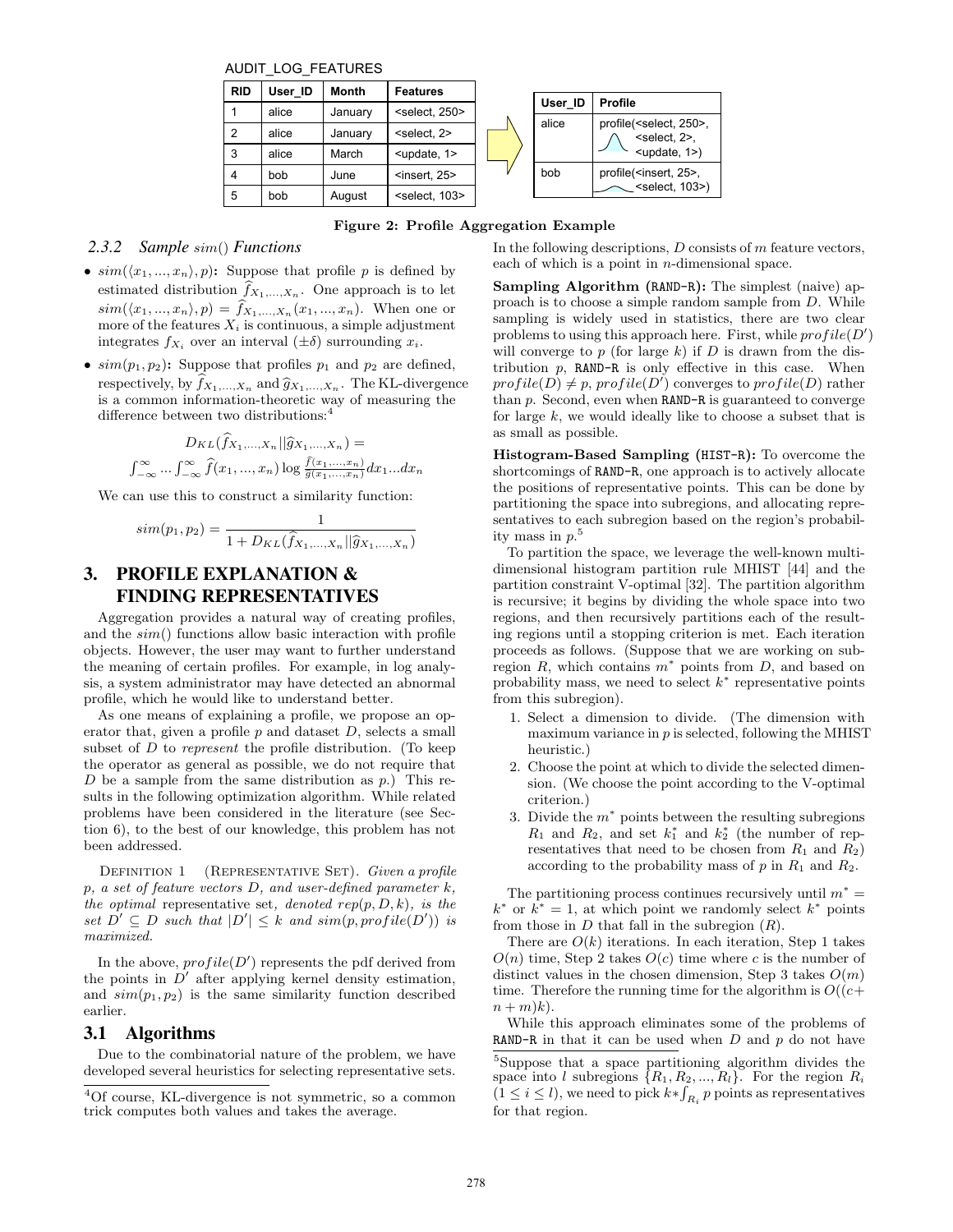the same distribution, it is also dependent on the partitioning algorithm. In high-dimensional space, histograms are known to deteriorate in quality. (This is confirmed by our experiments.) Thus, we propose a third and final algorithm.

Greedy Algorithm (GREEDY-R): To overcome the limitations of HIST-R, we propose a third algorithm called GREEDY-R, which greedily selects the next most representative point.

Remember that a kernel density estimation based on  $k$ points just sums up the k kernels, using a weight  $w = \frac{1}{k}$  for each. The process of the greedy algorithm is to incrementally add representative points into  $D'$ ; for each new point d, we incrementally maintain a *partial* profile  $p'$  by adding the kernel for d using weight  $w = \frac{1}{k}$ . (For  $|D'| < k$ , p' is not a true probability distribution.) The difference between p and p' at d is denoted  $\delta(p, d) = p - p'$ .

The greedy algorithm works as follows: At each step, we choose the point d from  $D - D'$  that maximizes  $\delta(p, d)$ . This process repeats until all k representative points are chosen. The intuition behind the heuristic is that at each step we always look for points that minimize the gap between the profile  $p$  and the sum of the kernels  $p'$ . We demonstrate the effectiveness of the algorithm in Section 5.

The greedy heuristic takes  $k$  steps. At each step it takes  $O(mn)$  time to pick the best point as next representative point and to update the partial distribution after a point is picked. Therefore the running time for the greedy heuristic is  $O(kmn)$ .

# 4. IMPLEMENTATION

We have constructed a prototype of Splash using extensions to PostgreSQL [8], an open-source DBMS that supports user-defined types, operators, functions, and aggregates. It is noteworthy that all of the functionality can be implemented without costly modifications to the database engine. In addition, we have implemented several performance optimizations based on materializing and compressing profiles.

We defined new types to represent profiles and feature vectors, and functions to support operations on profiles and feature vectors. All of the extensions are implemented using C. The following is a list of the new types, functions, aggregates, and operators:

- Feature is a new type representing a feature vector. (The dimensionality of a Feature instance is the length of the vector.) In the current implementation, we support feature entries of types *integer*, *varchar*, *varbit*, and *real*.
- Profile is another new type. In our prototype, we implement a profile using a collection of  $n$  hash tables, where n is the total number of different features. The  $i^{th}$  hash table contains all distinct values of feature  $X_i$  (the keys) and an integer count for each. Thus, the space required to store a Profile instance is  $O(cn)$ , where c is the average number of different values per feature. We use this representation for both discrete and continuous features; the differences in probability estimation (i.e., count-based or kernel density estimation) are encapsulated by the two similarity functions.
- profile(Feature) is a new aggregate function, which produces a Profile instance, given a set of Feature instances. In PostgreSQL, user-defined aggregates are expressed in terms of state values and state transition functions. For this reason, we have defined the transition function profile(Profile, Feature) to enable adding one Feature

instance to an existing Profile. Assuming that there are m Feature vectors, each with dimensionality  $n$ , in this implementation, the time complexity of adding one Feature value to a Profile is  $O(n)$ , and the time complexity of building a Profile from m Feature vectors is  $O(mn)$ .

Of course, this approach assumes an implementation of Profile that is incrementally updatable. This is clearly a desirable characteristic of the profile model. For other profile models, we might need to maintain additional state. In addition, the query optimizer treats queries involving profile aggregation just as it would treat any other aggregate query. For the most part, this works reasonably well, but there are some unexpected problems, as we discuss in more detail in Section 5.

- sim(Feature, Profile) is a function that evaluates the similarity between a Feature instance  $\langle x_1, ..., x_n \rangle$  and a Profile instance  $p$ , as described in Section 2. For discrete feature  $X_i$ , we can compute  $f_{X_i|P=p}(x_i)$  in  $O(1)$ time from the internal profile representation. For continuous feature  $X_i$ , we can compute  $\int_{x_i-\delta}^{x_i+\delta} \hat{f}_{X_i|P=p}(x)$ , in time  $O(c)$ , where c is the number of distinct values for  $X_i$ . Therefore, when all features are discrete, we can compute this function in  $O(n)$  time; otherwise it takes  $O(cn)$ .
- sim(Profile, Profile) is a function that evaluates the similarity between two Profile instances using the KLdivergence as described in Section 2. We observe that, due to the conditional independence assumption, it is possible to compute the KL-divergence for each feature independently. That is, if we have two profiles defined by distributions f and g, and we assume  $f_{X_1,...,X_n} = f_{X_1} \dots f_{X_n}$  and  $\widehat{g}_{X_1,\dots,X_n} = \widehat{g}_{X_1}\dots\widehat{g}_{X_n}$ , then  $D_{KL}(f_{X_1,\dots,X_n}||\widehat{g}_{X_1,\dots,X_n}) =$  $D_{KL}(\widehat{f}_{X_1}||\widehat{g}_{X_1}) + ... + D_{KL}(\widehat{f}_{X_n}||\widehat{g}_{X_n})$ . <sup>6</sup>

Thus, this function is straightforward for discrete features, and can be computed in  $O(cn)$  time, where n is the dimensionality of the feature vector, and  $c$  is the number of distinct values per feature. When one or more of the features  $X_i$  is continuous, we handle that by discretizing the range of  $X_i$  into r discrete ranges, and then estimate the probability density within each range using the stored counts and kernel density estimator. In this case, the time complexity is  $O(rcn)$ .

# 4.1 Materialization

Aggregate materialization is commonly used to improve performance in OLAP-style data analysis. In much the same way, it may be useful to materialize profiles to improve the performance of certain workloads in Splash. For example, each of the sample queries in Section 2.2 required computing one profile per USER\_ID. However, it is also likely that the user would like to view profiles at different levels of granularity (e.g., one profile per RBAC ROLE\_ID). Just like OLAP, it is convenient to think of these different granularities as forming a partial order [28].

Of course, even for conventional aggregates (which are typically integers or reals), fully-materializing an entire data cube is space-consuming, and because profile objects are larger than integers or reals, space is an even bigger issue here. To select the best set of profiles, given limited space, we implemented the heuristic proposed by Harinarayan et al. [29] in a separate Planner module.

<sup>&</sup>lt;sup>6</sup>The proof is straightforward, but is omitted for space.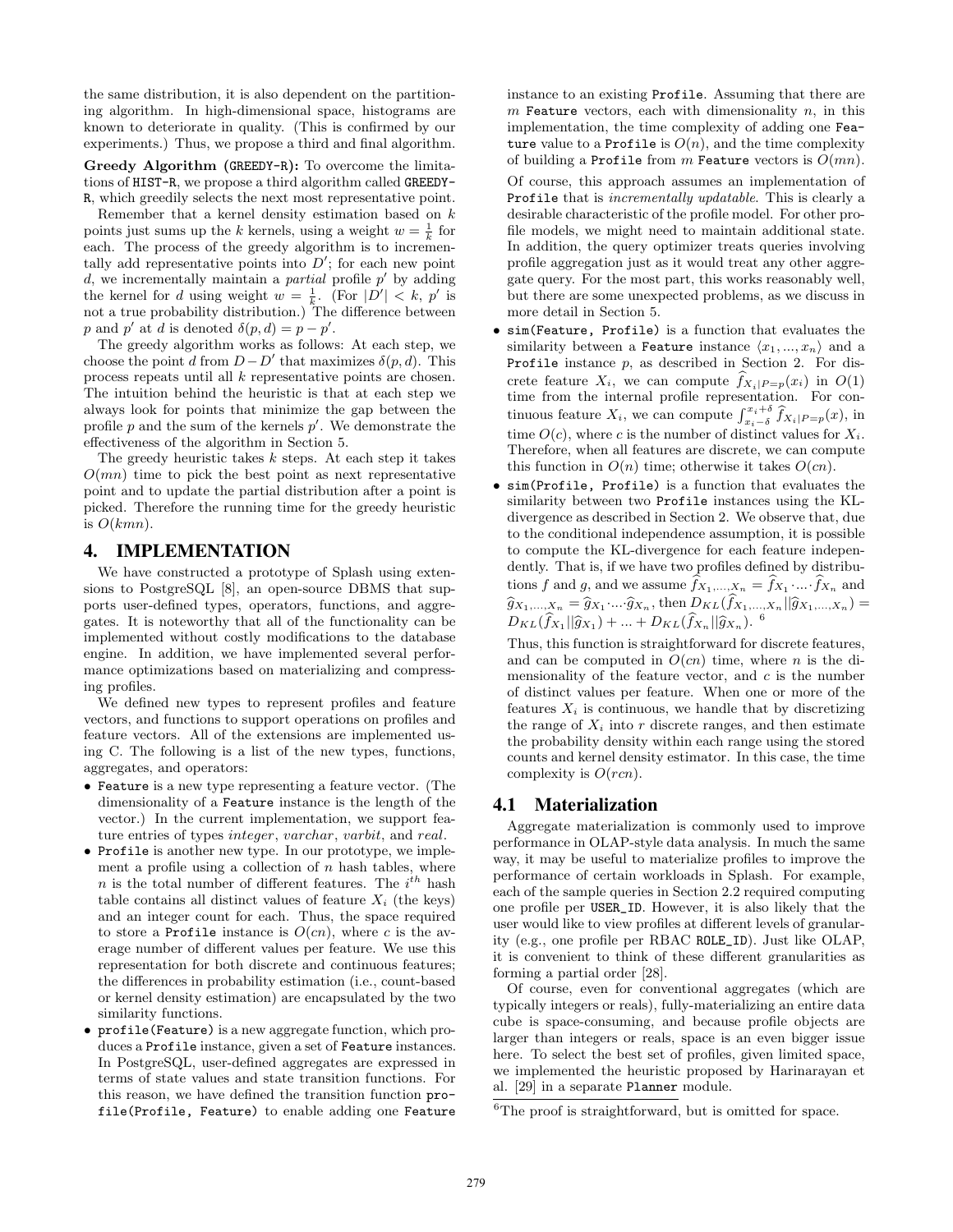To answer queries involving a particular profile, when the profile cube has been partially materialized, we first check to see whether the desired profile has been materialized. If it has, then it can be used directly. Otherwise, ideally, we would like to compute the desired profile from a set of (materialized) constituent profiles at a finer level of granularity. (For example, if a query requests profiles grouping-by ROLE\_ID, we would like to be able to compute these profiles directly from the set of profiles grouping-by USER\_ID, rather than using the original data.) Like standard aggregate data cubes, this is captured by the idea of distributive and algebraic aggregates; an aggregate function is algebraic if it can be computed from intermediate statistics at finer levels of granularity [28]. Our internal profile representation is algebraic; the internal counter representation can be computed from profiles at finer granularities without accessing the underlying data. More generally, recent work showed that Naive Bayes classifiers and kernel density estimators are algebraic aggregates [19].

# 4.2 Profile Compression

Materializing profiles can still be space-consuming, particularly if there are many distinct values for certain features. Thus, it is beneficial to consider compressing materialized profiles. One approach is to replace each of the  $n$  counter vectors with a histogram. We apply V-Optimal histogram [32] to each dimension to compress the vector of counts representation. The effect of compression is demonstrated in Section 5.3.

Practically-speaking, compression is incorporated into our prototype via a function compress(Profile). We envision applying compression to archived profiles constructed over historical data (e.g., from past years or months) that is no longer being updated.

# 5. EXPERIMENTAL EVALUATION

We conducted an extensive experimental study using the Splash system, designed to measure the following:

- Performance and Scale: One of our guiding principles was to develop a system that scales to large datasets. We measured the performance and scalability of Splash, including the effects of materialization and compression.
- Query Language and Profile Abstraction: To provide a greater understanding of the flexibility provided by Splash, we performed a case study comparison. Using a well-known dataset from the network intrusion domain, and an interesting set of ad-hoc exploratory analysis tasks, we compared the process of expressing these tasks in Splash with the process of expressing these tasks in an open-source data mining package called Weka [13].
- Generating Representatives: Finally, we evaluated and compared the algorithms described in Section 3 for generating representatives.

We ran our experiments on a machine with Pentium dualcore 2GHz CPU and 2GB memory. We used the Ubuntu 8.04 operating system and PostgreSQL 8.3. The size of shared-memory for PostgreSQL was set to 512MB.

### 5.1 Performance & Scale

Our first set of experiments were designed to measure the performance and scalability of Splash when used for large input datasets.

#### *5.1.1 Data Generator*

For these experiments, we used a simple synthetic data generator, which produces data with the following schema:

SynData(yy, mm ,dd, featureVector)

yy, mm, and dd are hierarchical dimension attributes representing the date. featureVector is a 10-dimensional feature vector. We generated the values of the features using Gaussian distributions; however, since the synthetic data is used only for testing performance and scale, the distribution is of relatively little importance. Each resulting record is approx. 150 bytes.

For each distinct day, we generated 1000 records. (The average profile size per day is  $40KB$ .) In the experiments, we vary the number of days (months, and years), in order to vary the size of the dataset. The maximum data size is 100,000 days (roughly 100 million records), which consume 15GB of total space.

#### *5.1.2 Scale-Up*

To evaluate how Splash scales to large input datasets, we varied the input data size from 100 days ( 15MB of data) to 100,000 days ( 15GB of data), and we issued the following profile construction query:

# SELECT profile(featureVector) FROM SynData

GROUP BY yy,mm,dd

The size of the profiles resulting from this query ranges from 4MB to 4GB. For the sake of comparison, we also tested the built-in aggregate  $sum()$  on the same input. The results of this experiment are shown in Figure 3(a-c).

In Figure 3(a), notice that when the data size is small, the  $profile()$  aggregate works pretty well (using approximately 4 times as much time as  $sum()$ . However, as the data size grows, the running time for  $profile()$  suffers significantly. After analyzing the query plan, we discovered that the PostgreSQL query optimizer always selected a hash-based aggregation operation instead of a sort-based plan. However, the total size of the resulting profiles grows much larger than traditional aggregates, and when the hash table containing these profiles can no longer fit in the shared buffer, the query begins to thrash.<sup>7</sup>

On the other hand, if we force the system to use a sortbased plan, we do not encounter this problem. To force PostgreSQL to use a sort-based plan, we explicitly perform the sort as part of the query:

```
SELECT profile(featureVector)
FROM (SELECT * FROM SynData ORDER BY yy, mm, dd)
GROUP BY yy,mm,dd
```
In Figure 3(a), when the data is small, the sorting-based  $profile()$  is a bit slower than the hash-based  $profile()$  due to the overhead of sorting. However, as the data size grows, and the hash-based  $profile()$  begins to thrash (Figure 3(b)), the sort-based operation is not significantly affected. As we keep growing the total size of profiles to  $4GB$  (Figure 3(c)), which is larger than  $512MB$  shared-buffer and  $2GB$  memory, the sort-based  $profile()$  still scales well.

<sup>&</sup>lt;sup>7</sup>Interestingly, the current interface for user-defined aggregation in PostgreSQL does not reflect the size of the aggregation results (i.e., a large profile object as opposed to an integer). However, we expect that a simple addition to the interface would provide the optimizer with better information, allowing it to choose hashing vs. sorting.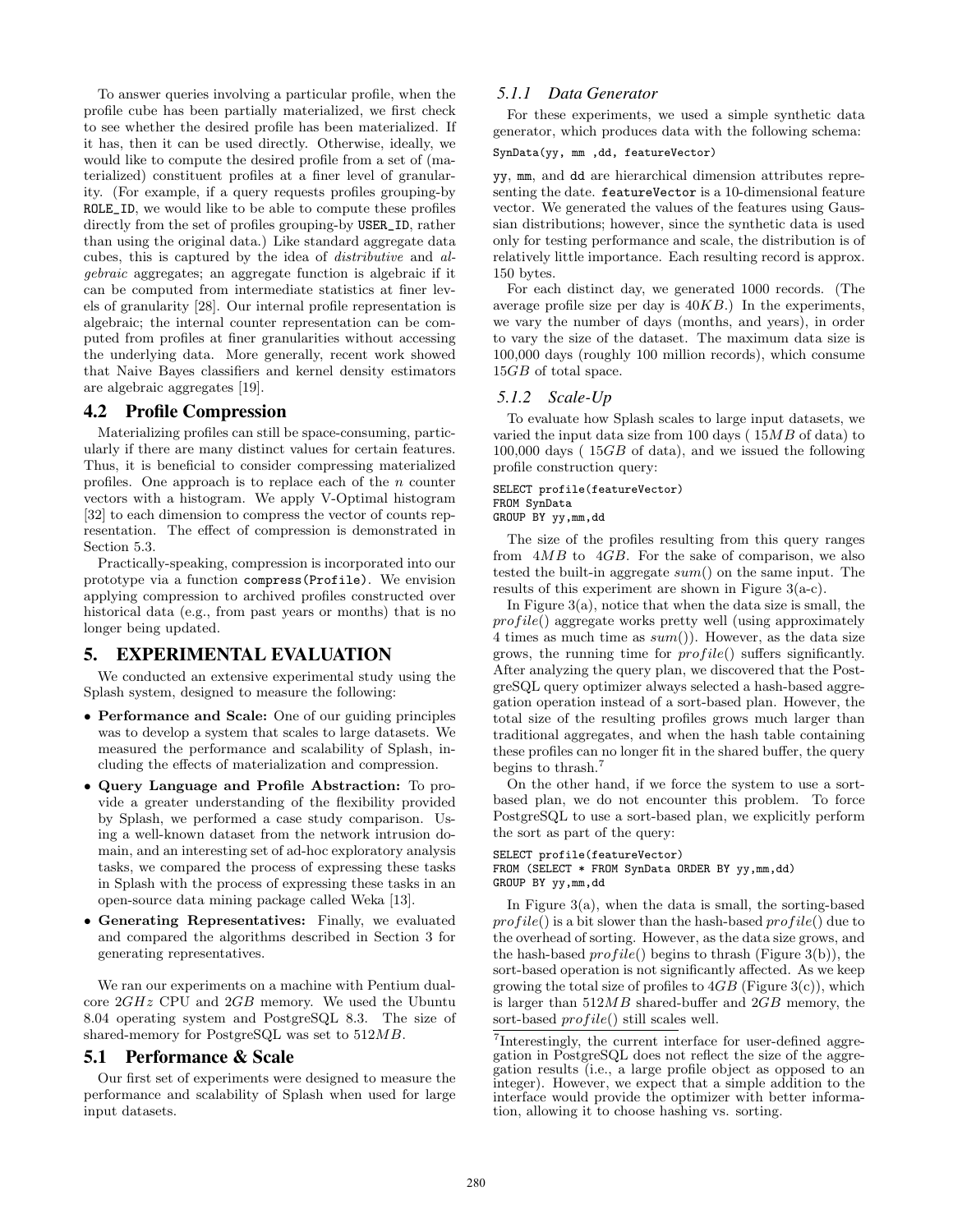

#### *5.1.3 Effects of Materialization*

To demonstrate the effectiveness of materialization, we vary the size of data from 1 year  $(50M \text{ data})$  to 10 years (500MB data). Suppose that we have constructed (using the synthetic data) a partial materialization including one profile per day, as defined by the following view:

CREATE MATERIALIZED VIEW ByDay AS SELECT yy, mm, dd, profile(featureVector) FROM SynData GROUP BY yy, mm, dd

The size of the materialized view varies from 13.3MB (for 1 year) to  $133MB$  (for 10 years). Now, consider the following three queries, each of which can be evaluated either using the materialized table (ByDay) or using the base data (SynData).

- 1. SELECT sim(profile,featureVector) FROM SynData F, (SELECT yy,mm,dd, Profile(featureVector) FROM SynData GROUP BY yy,mm,dd) AS P(yy,mm,dd,profile) WHERE P.yy=F.yy AND P.mm=F.mm AND P.dd=F.dd
- 2. SELECT sim(profile,featureVector) FROM SynData F, (SELECT yy,mm, Profile(featureVector) FROM SynData GROUP BY yy,mm) AS P(yy,mm,profile) WHERE P.yy=F.yy AND P.mm=F.mm
- 3. SELECT sim(profile,featureVector) FROM SynData F, (SELECT yy Profile(featureVector) FROM SynData GROUP BY yy) AS P(yy,profile) WHERE P.yy=F.yy

Figure 4 shows the performance of each query using the materialized table ("Mat") and using the base data. The running time drops substantially when the materialized table is used. For the two queries that use profiles grouping by month and by year, although no materialized table can be used directly (i.e., ByMonth or ByYear), calculating these profiles from the materialized ByDay is still more efficient than building them from scratch.

### 5.2 Application Case Study

Our next set of experiments evaluates the flexibility afforded by a high-level query language incorporating profiles. For this purpose, we conducted a case study for network attack logs. The idea is to consider a security administrator and the ad-hoc exploratory tasks he or she would conduct



to understand the logged information. We chose this particular domain because anomaly-based intrusion detection has been well-studied for networks, and there exist established benchmark data sets.

Existing data mining and statistical software packages (e.g., Weka [13], Matlab [7], and R [9]) do not provide flexible high-level query languages. This means that if a user wants to make advanced use of statistical or mining primitives (e.g., embedding in a larger analysis), then she must write a custom procedural program each time. Further, query optimization strategies cannot be automatically incorporated into these programs, so the user also needs to worry about optimization each time she writes such a script.

For our case study, we developed a sequence of exploratory tasks, and we compared the programming effort required to express these tasks using Splash and using Weka  $\frac{8}{13}$ . We observed that it is relatively easy to express conventional tasks (e.g., simple classification) in both systems, primarily because Weka provides a custom API for these tasks. However, when the analysis task involves additional data processing, or compound tasks, it is necessary to embed calls to the Weka API in a larger (custom-coded) program, which is inconvenient and time-consuming for ad-hoc analysis. In contrast, compound tasks can usually be expressed quite easily in Splash.

#### *5.2.1 Network Attack Data*

For the case study, we used the KDD Cup 1999 dataset [6], which has been heavily studied, and is considered a benchmark for data mining techniques and intrusion detection. The data set consists of a set of Internet connection records

 $8$ Of course, there are other software packages (e.g., [39], [7], [9]). We selected Weka because it is popular, and representative of software packages that do not support declarative languages.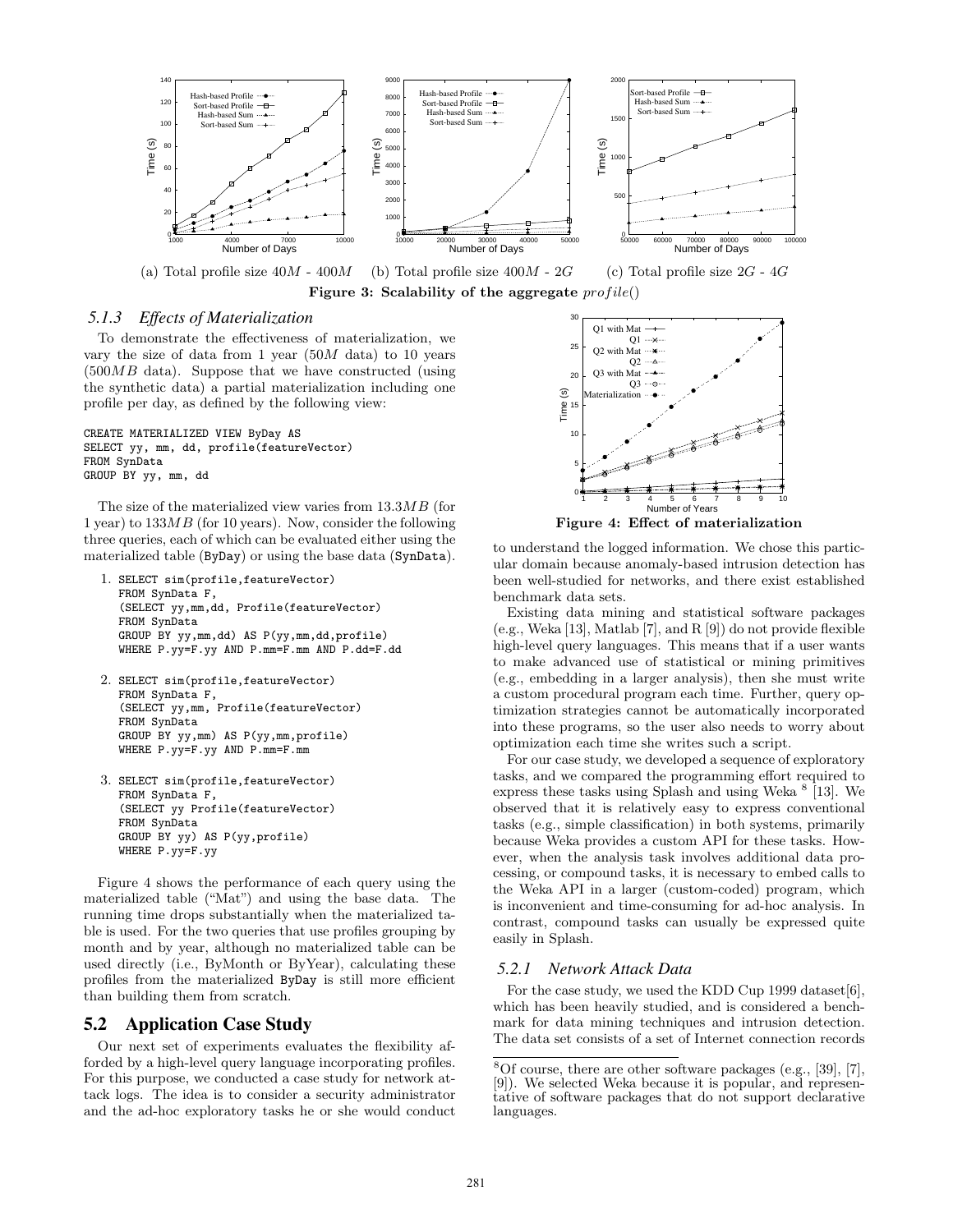(a connection is a sequence of TCP packets), each with 41 pre-extracted features (including, for example, the protocol type of the connection, network service type of the destination, and number of data bytes transferred from source to destination).

The connections are divided into five main classes: normal connections (normal), probe attacks (probe), denial-ofservice attacks  $(dos)$ , user-to-root attacks  $(u2r)$ , and remoteto-local attacks (r2l). In addition, the four main attack classes can be further decomposed into sub-classes. For example, the dos attack is decomposed into sub-classes that include dos.apache2, dos.mailbomb, and dos.updstorm. The data set consists of 494,021 training records, and 311,029 testing records. We store these data sets (including extracted features) in two tables, where id uniquely identifies each record, featureVector stores the 41 features associated with the connection, class stores the main class label associated with the connection, and subClass stores the sub-class:

#### TrainingData(id, featureVector, class, subClass) TestingData(id, featureVector, class, subClass)

The KDD Cup contest posed a classification task: Using the training data, construct a model that accurately predicts the attack category (among the 5 main classes) for each of the testing connections. Classification results were evaluated by taking the average error across all classification decisions (on the testing set), so a lower score implies better results. The best reported score in the contest was 0.2331, and results within the range [0.2331, 0.2684] were considered good [10].

# *5.2.2 Case Study Tasks and Results*

We performed a series of exploratory tasks (including, but not limited to, simple classification) to help understand the information contained in these logs. For each task, we compared the process of performing the task using Splash with the process of performing the task in Weka [13].

For this comparison, we found a meaningful quantitative measure elusive. When we began the study, we started by comparing the number of lines of code necessary to perform each task in Splash vs. Weka. However, we found that this did not fully convey the distinctions between the two systems. (As one example, some of the tasks could be accomplished in Weka by modifying the engine with a small amount of code, or by writing a larger amount of application code, and it was not clear how to quantify the difference between these two solutions.) Thus, we deliberately chose to provide a qualitative comparison, rather than quantitative measurements.

### 1. Classification

Task: Classification is a common data mining technique that can be used in network intrusion detection when training data is available describing both normal behavior and attacks [43].

**Splash:** For simplicity, suppose that we begin by constructing one profile for each of the 5 main class labels:

```
CREATE VIEW Profiles(class, profile)
AS SELECT class, profile(featureVector)
FROM TrainingData
GROUP BY class
```
Classification of the testing records is performed by comparing each record with all of the profiles to find the profile with maximum similarity. (For the sample profile construction and similarity functions described in Sectios 2.3, the following trains a Naive Bayes classifier, and uses it to classify the testing records.)

```
CREATE VIEW MaxSim(id, maxsim) AS
SELECT T.id, max(sim(P.profile, T.featureVector))
FROM TestingData T, Profiles P
GROUP BY T.id
```

```
SELECT T.id, P.class
FROM TestingData T, Profiles P, MaxSim M
WHERE T.id = M.idAND sim(P.profile, T.featureVector) = M.maxsim
```
We observe that this simple classifier produces a score of 0.258 for the KDD Cup Dataset, which is considered good [10]. Of course, our goal is not to test the classification algorithm itself (Naive Bayes), but this serves as a sanity check, indicating that our sample model is reasonable for the experiments.

Weka: Classification is one of the standard data mining tasks for which Weka provides an explicit API. It is useful to note that training and testing a classifier (e.g., a Naive Bayes model) uses around ten lines of code, which is comparable to the size of the query required by Splash.

#### 2. Anomaly Detection

Task: In contrast to classification, anomaly detection is practical when the only available training data describes normal behavior, rather than malicious or attack behavior. Intuitively, the goal is to construct a model describing normal behavior, and then mark those records that are dissimilar to the model as potential attacks [43].

Splash: We can express anomaly detection in Splash as follows, where thres1 is a parameter provided by the security administrator:

SELECT T.fid FROM TestingData T, Profiles P WHERE P.class = 'normal' AND sim(P.profile, T.featureVector) < thres1

Weka: Weka does not provide an explicit API for anomaly detection, which leaves the user with two options: (1) She can modify the Weka engine (altering the API) in order to add such functionality. (In doing this, she can re-use some of the existing engine-level classification code.) (2) She can write a custom application from scratch to implement anomaly detection.

# 3. Anomaly Detection Leveraging Attack Data

Task: We observed that classification and anomaly detection each have strengths and weaknesses. In particular, classification cannot identify unknown attacks that do not appear in the training data, but anomaly detection cannot leverage training data for known attacks [24]. A logical new task exploits both tools: An audit record is considered part of an attack if it is classified as an attack by a classifier, or it is marked as anomalous by an anomaly detector. (Related ideas appear in [37, 48, 52].)

Splash: This task combines anomaly detection and classification, and is expressed using the following simple query:

SELECT T.id FROM TestingData T, Profiles P, MaxSim M WHERE P.class = 'normal' AND (sim(P.profile,T.featureVector) < thres1 OR sim(P.profile,T.featureVector) != maxsim)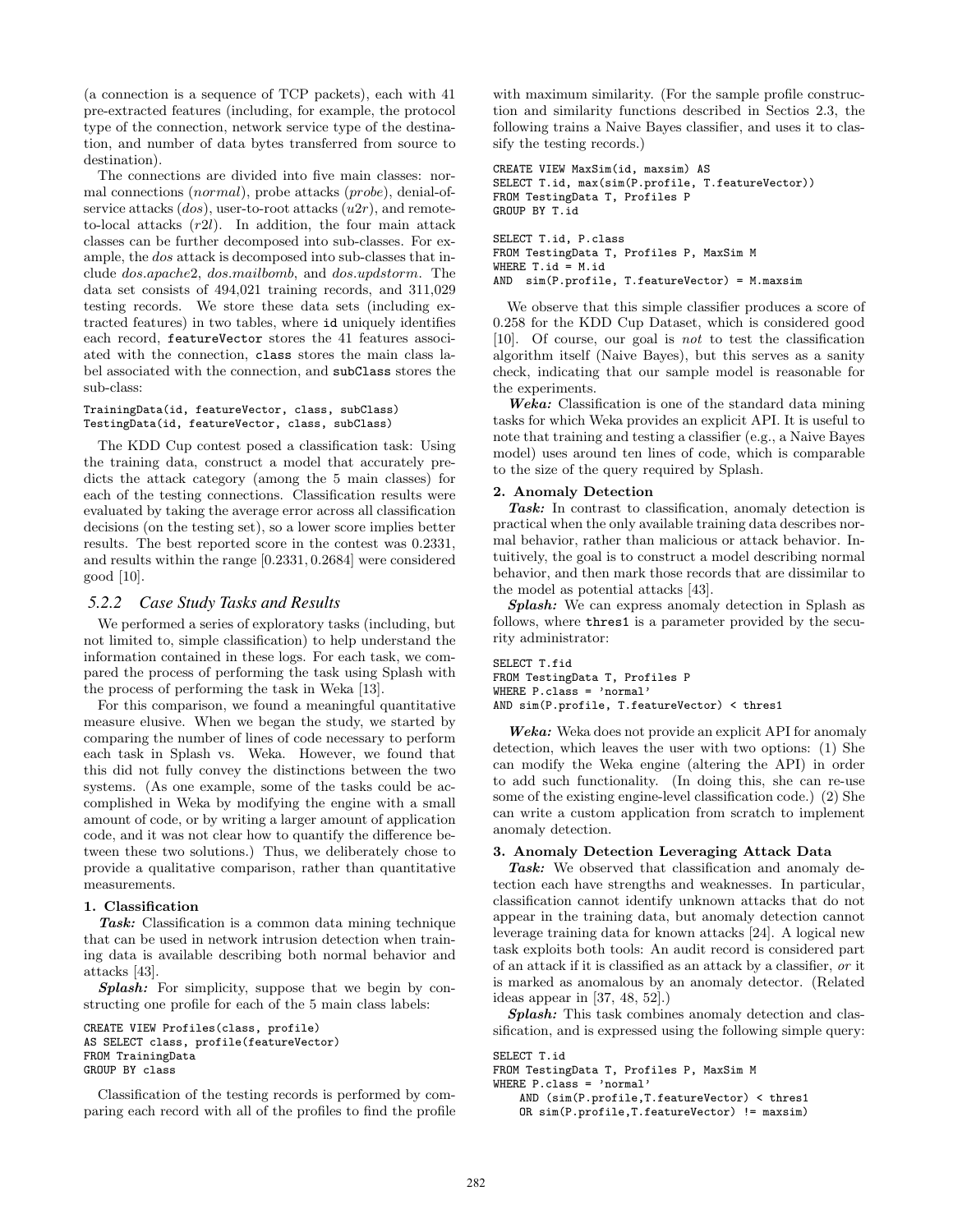

Figure 5: Leveraging attack info. in Figure 6: Tuning recall for classifi-Figure 7: Tuning false positive rate anomaly detection cation for anomaly det.

The effects of integrating anomaly detection and classification are shown in Figure 5. While our goal is not to develop new machine learning tools, it is interesting to observe that the composite analysis outperforms both anomaly detection and classification, which points to the importance of supporting a flexible infrastructure.

Weka: While Splash provides a convenient set of declarative query operators, in Weka we need to write custom application code encapsulating the basic data mining operations. In this case, the custom application consists of four steps (provided that we have already written a new anomaly-detection module for Weka): (1) Train the classifier; (2) Classify the testing data, and filter those records with class labels other than "normal"; (3) Train the anomaly detector; (4) Identify the anomalies in the remaining testing data. This process consists of two training and two testing phases, which are redundant compared to the Splash query, which constructs a single set of profiles. This redundancy is rooted in the rigid API design of Weka, which does not capture the underlying relationship between statistical anomaly detection and statistical classification. Further, it is the security administrator's responsibility to take care of interleaving the four phases to make the code efficient.

#### 4. Classification Using a Class Taxonomy

Task: We also observed that the KDD cup data actually includes class labels that are expressed at multiple levels of granularity. While each of the main categories (i.e., dos, etc.) is present in the training data, the testing data contains some new sub-categories that are not present in the training data. Thus, we considered the classification problem of assigning the best class label (at any granularity) to each testing record.

Splash: Splash is particularly well-suited to handle this task. The following constructs a view which contains profiles for all class and sub-classes in the training data:

```
CREATE VIEW Profiles(class, profile) AS
SELECT class, profile(featurevector)
FROM TrainingData
GROUP By class
UNTON
SELECT subClass, profile(featurevector)
FROM TrainingData
GROUP BY subClass
```
Using this view, the same query as in the classification task can be used to classify each testing record to the most appropriate class (at any level of granularity). In order to compare this to the original result, we mapped the results back to the 5 main classes. Our goal, of course, is to demonstrate that it is simple to express even complex tasks using Splash. However, it is interesting to observe that this approach attains a score of 0.228 (better than any result reported as part of the KDD Cup contest!), which points to the importance of supporting complex tasks.

Weka: We see two ways of approaching this task using Weka. The first option would extend one of Weka's classifiers (e.g., Naive Bayes) to make the classifier aware of the hierarchical class labels present in the training data. This requires modifications to the Weka engine and API.

The second option is done entirely at the application level. Notice that the hierarchical relationships between class labels can be handled without modifying the classifier by producing additional training data. For example, if there exists a training record with label attack.dos.apache2, we can generate three training records with labels attack, dos, and apache2. However, this approach unnecessarily expands the size of the training data by a factor of three.

#### 5. Tuning Classification Recall

Task: While classification and anomaly detection tools are powerful, they do not provide the built-in ability to tune the results according to a security administrator's specification. For example, in the KDD Cup contest, even the winning solution observed very low true positive rates for detecting  $u2r$  and  $r2l$  attacks (13.2% and 8.4%, respectively). Thus, when conducting an exploratory analysis, the security administrator might consider examining more than one class label per request, as a way of boosting the number of true positives.

Splash: Using Splash, the classification recall can be adjusted simply by modifying thres2 in the following query:

```
SELECT T.id, P.class
FROM TestingData T, Profiles P, Maxsim M
WHERE T.id = M.idAND sim(P.profile,T.featureVector)
               >=M.maxsim-thres2
```
The effects of tuning thres2 are shown in Figure 6. Notice that by returning an average of 1.4 class labels per testing record, the security administrator can achieve 79.0% and 37.4% recall for the u2r and r2l attacks, which are 3.3 and 4.2 times better, respectively, than the recall rate when returning just one class label per test record.

Weka: The problem of tuning classification recall should be easy to handle in Weka. However, the Weka API is not designed to accept the parameter thresh2, or to return mul-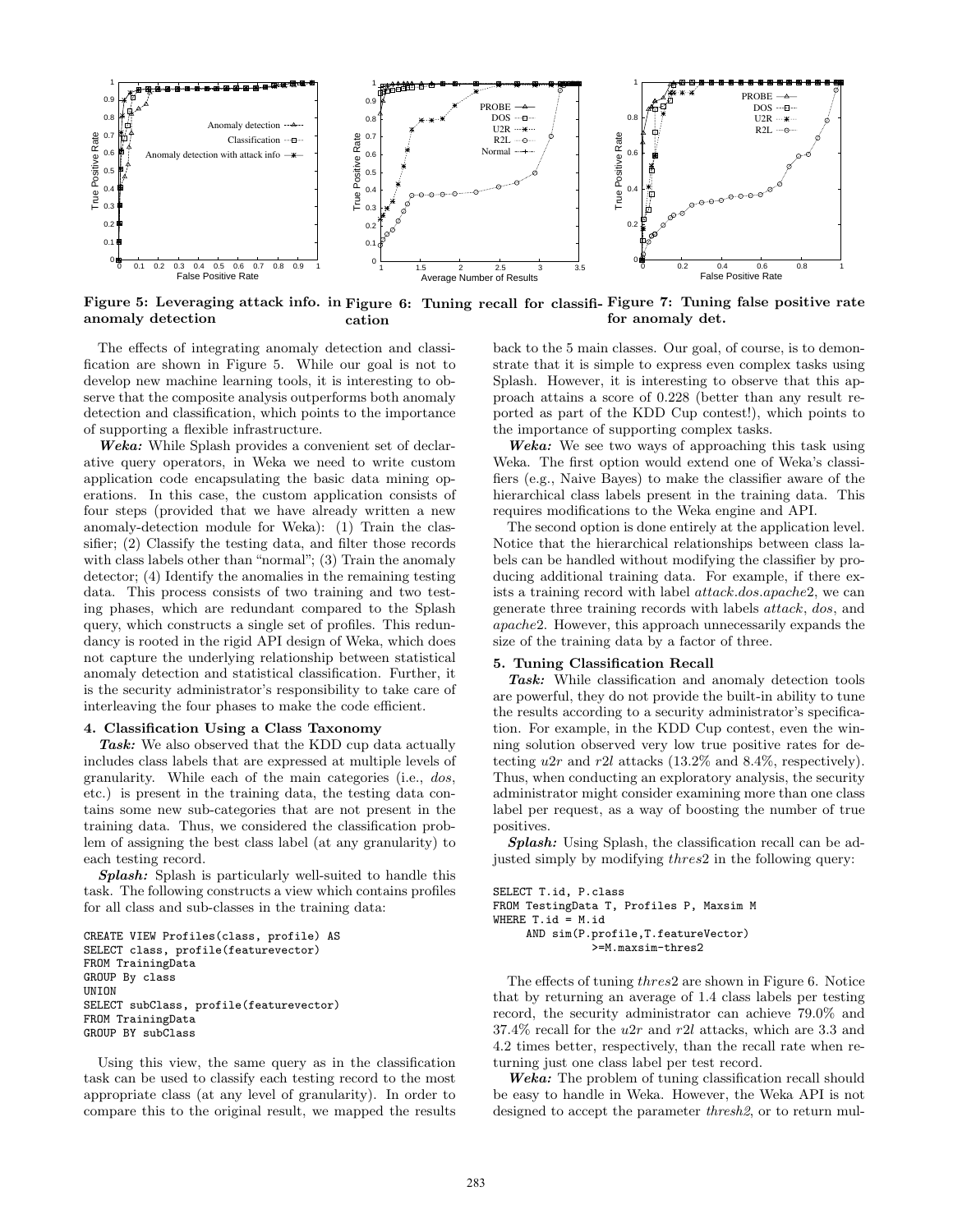

Figure 8: Effect of compression on similarity to original profiles

tiple class labels. Thus, to evaluate this task would require some re-design and modifications to Weka.

#### 6. Tuning False Positives for Anomaly Detection

Task: Finally, high false positive rates are a major concern when adopting anomaly detection techniques [43], and the security administrator may want to compromise some true positives for a lower false positive rate. In either case, the ability to tune the result set is critical for exploratory analysis.

Splash: False positives are easily tuned using parameter thres1 in the above anomaly detection query. Figure 7 shows the tradeoff between true positives and false positives.

Of course, finding an appropriate thres1 is important in anomaly detection. Given a set of training data, and the maximum allowable false positive rate  $r$ , we can estimate the parameter thres1 from the training data. In the following, let  $n = r \cdot |TriiningData|$ .

```
SELECT sim(P.profile,T.featureVector) as thres1
FROM TrainingData T, Profiles P
WHERE T.class = 'normal' AND P.class = 'normal'
ORDER BY sim(P.profile,T.featureVector)
LIMIT 1 OFFSET n
```
This query orders the training records based on their similarity to the profile of normal behavior, finds the  $n^{th}$  most similar training record, and uses its similarity to the normal profile to set the threshold.

Weka: Weka does not currently support anomaly detection, but if we were to add this functionality, we would need to incorporate thresh1 as a parameter in the API in order to support this task.

# 5.3 Effects of Compression

While compression based on histograms, as described in Section 4.2, is effective in reducing the size of profile objects, it also removes some detail from the profiles. To measure the effects of compression, we performed several experiments using the KDD Cup data. In particular, we used four metrics to evaluate the loss of content resulting from histogrambased compression: (1) Similarity between the compressed profile and the original profile, (2) Accuracy of a classifier constructed using the compressed profiles, (3) True positive rate for anomaly detection, and (4) False positive rate for anomaly detection. Figure 8 plots the similarity between the compressed and original profiles. The other results are omitted for space; however, we can reduce the profiles to 25% of their original size without substantially altering any of the four evaluation metrics.

# 5.4 Generating Representatives

Our final set of experiments evaluated and compared algorithms for finding representative sets. We tested the three algorithms described in Section 3 – HIST-R, RAND-R, and GREEDY-R – as well as an algorithm that selects the  $k$  maximum likelihood records. This last approach is equivalent to the notion of typical tuples proposed in [31]; this work was driven by a different problem formulation, and as will show, the resulting algorithms do not suit our purposes.

The first experiments use an input data set D containing 10,000 records. Profile  $p$  is taken to be an *n*-dimensional Gaussian distribution, and D is generated according to the same distribution. The results for  $d = 1, 2, 5$  are shown in Figure 9. GREEDY-R produces the best results; in addition, we note that although HIST-R is more effective than RAND-R in low dimensions, as the dimensionality increases, HIST-R is not better than RAND-R. The maximum likelihood method is clearly not suitable for this problem. We also observed similar results for other distributions (zipf and uniform), but the results are omitted for space.

We also test the case where  $D$  comes from a distribution other than profile distribution p. Figure  $9(d)$  shows the case where D comes from a 5-dimensional Zipf distribution, but  $p$  is a 5-dimensional uniform distribution; Figure 9(e) shows the case where D comes from a Gaussian distribution ( $\sigma = 20$ ) and p is Gaussian ( $\sigma = 10$ ). It is interesting to observe that using GREEDY-R it is still possible to select from D a limited number of tuples that represent a different distribution p.

Finally, we compared the algorithms using five features extracted from the KDD Cup data. The results (Figure  $9(f)$ ) are as expected; GREEDY-R works the best, but due to the dimensionality, HIST-R and RAND-R do not perform as well.

# 6. RELATED WORK

Integrating Databases and Statistical Models: Splash is built on the idea of simultaneously querying statistical models and data. A body of related literature describes several other abstractions and systems for incorporating data mining and statistical models into standard or extended SQL. Example systems include MauveDB [22], Microsoft SQL Server's DMX [2] and OleDB for DM [40], and IBM DB2 Intelligent Miner [3]. However, for reasons outlined in Section 1.2, none of these systems satisfied our requirements, particularly ad-hoc model creation and manipulation.

Like Splash, the ATLaS system [50] used user-defined aggregates to implement simple data mining operations (e.g., association rules and decision trees). While the idea is similar, ATLaS supported a lower-level language, which required the user to code the details of the mining algorithm. In this way, Splash and ATLaS complementary; an expert codes the statistical inference algorithms using the user-defined aggregate interface of Postgres (which is similar to that supported by ATLaS), and then Splash provides a simpler high-level query language for less-sophisticated users.

A significant amount of work has focused on implementing specific data mining operations inside relational databases [41, 45, 46], often obtaining good performance and scale. There is also a lot of work trying to design scalable data mining algorithms [16, 27]. However, none of these works have focused on integration with ad-hoc query languages.

Recent work MAD [20] focused on designing statistical algorithms feasible for running on parallel databases. How-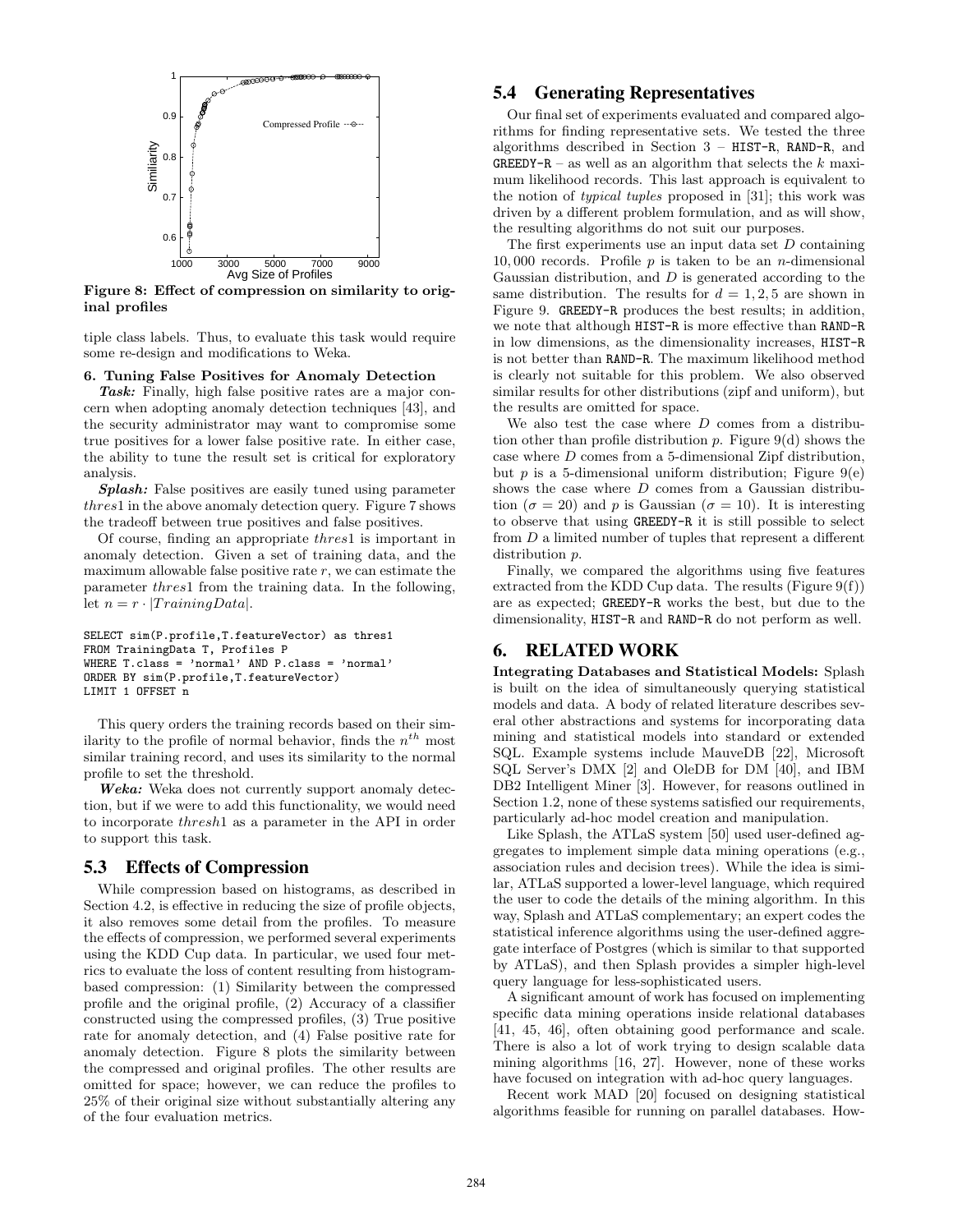

Figure 9: Finding representative set from data set of various dimension

ever, the paper does not provide abstraction for statistical model objects. Therefore it is difficult to write queries to compare and analyze models.

Exploratory Data Mining: Recent work in exploratory data mining has proposed to view data mining tasks in terms of cube space. For example, Chen et al. proposed the idea of a prediction cube, where classifiers are trained over various data subsets in multidimensional cube space [19]. While this approach is related to our view of statistical models as aggregate functions, to the best of our knowledge, none of the past work has considered integrating cube-based data mining with a relational DBMS or query language.

Representative and Typical Tuples: As part of our system, we also studied the problem of generating "representative" examples to help explain a profile (Section 3).

To the best of our knowledge, the problem of explaining a statistical model using a small number of examples has not previously been considered. However, related work has considered various formulations of the following problem: Given a dataset D, produce a "representative" subset thereof, where "representative" is defined in different ways.

Hua et al. considered finding the top- $k$  most "typical" (maximum likelihood) tuples [31]; however, as we showed in Section 5.4, the typical tuples often fail our goal of clearly describing the underlying distribution. Liu and Jagadish present a problem formulation based on distance; that is, minimize the distance between the points in  $D$  and their representatives [38]. While this approach captures the diversity of data records, it also does not convey the frequency distribution in D. Finally, Pan et al. [42] developed an objective function based on information theory, but it has a different goal from ours in finding a subset from a transactional (itemset) database that simultaneously has high coverage and low redundancy.

Anomaly and Fraud Detection: One of our motivating applications is ad-hoc log analysis. The idea of anomalybased intrusion detection goes back to the work of Denning [21]. Typically, however, anomaly detection is viewed as a binary decision (i.e., produce a warning or not), and false positives are often cited as a shortcoming. This provides strong motivation for an ad-hoc query tool in this domain.

Anomaly detection has been studied extensively in operating systems [26, 35, 36, 51], networks (e.g., see recent survey [43]), and for detecting fraud [17, 25]. It is distinct from signature-based intrusion detection (e.g., [4]) which detects pre-defined patterns of abnormal behavior.

Recent work has begun to consider applying anomaly detection to databases. Kamra et al. [33] developed a simple data mining approach, which selects features from the text of SQL queries, and constructs a Naive Bayes classifier to predict the most likely profile (in this case, the RBAC role) for new queries. Other work includes [30, 34, 47, 49].

### 7. CONCLUSION & FUTURE WORK

In this paper, we presented *Splash*, a novel system supporting ad-hoc querying of statistical models and relational data. The fundamental new abstractions supported by Splash are the view of statistical models as SQL aggregation operations, as well as operations for interacting with models, including the generation of representative examples. We provided an implementation of Splash, including several performance optimizations. Further, an extensive experimental study indicates both that the system scales well, and that the novel abstractions provide a simple alternative to the existing (more complex and rigid) APIs supported by data mining software packages.

In the future, we would like to run Splash in a parallel